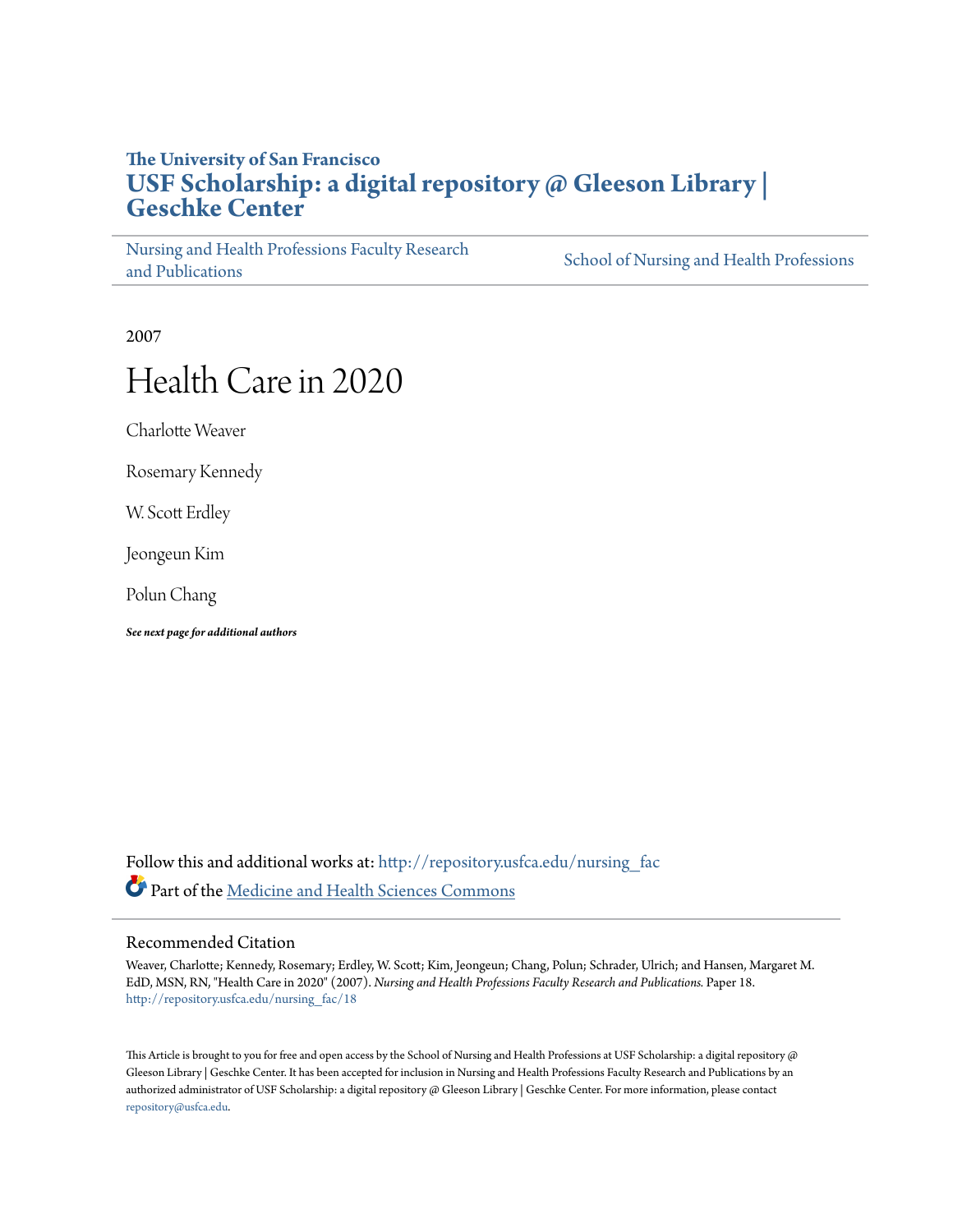#### **Authors**

Charlotte Weaver; Rosemary Kennedy; W. Scott Erdley; Jeongeun Kim; Polun Chang; Ulrich Schrader; and Margaret M. Hansen EdD, MSN, RN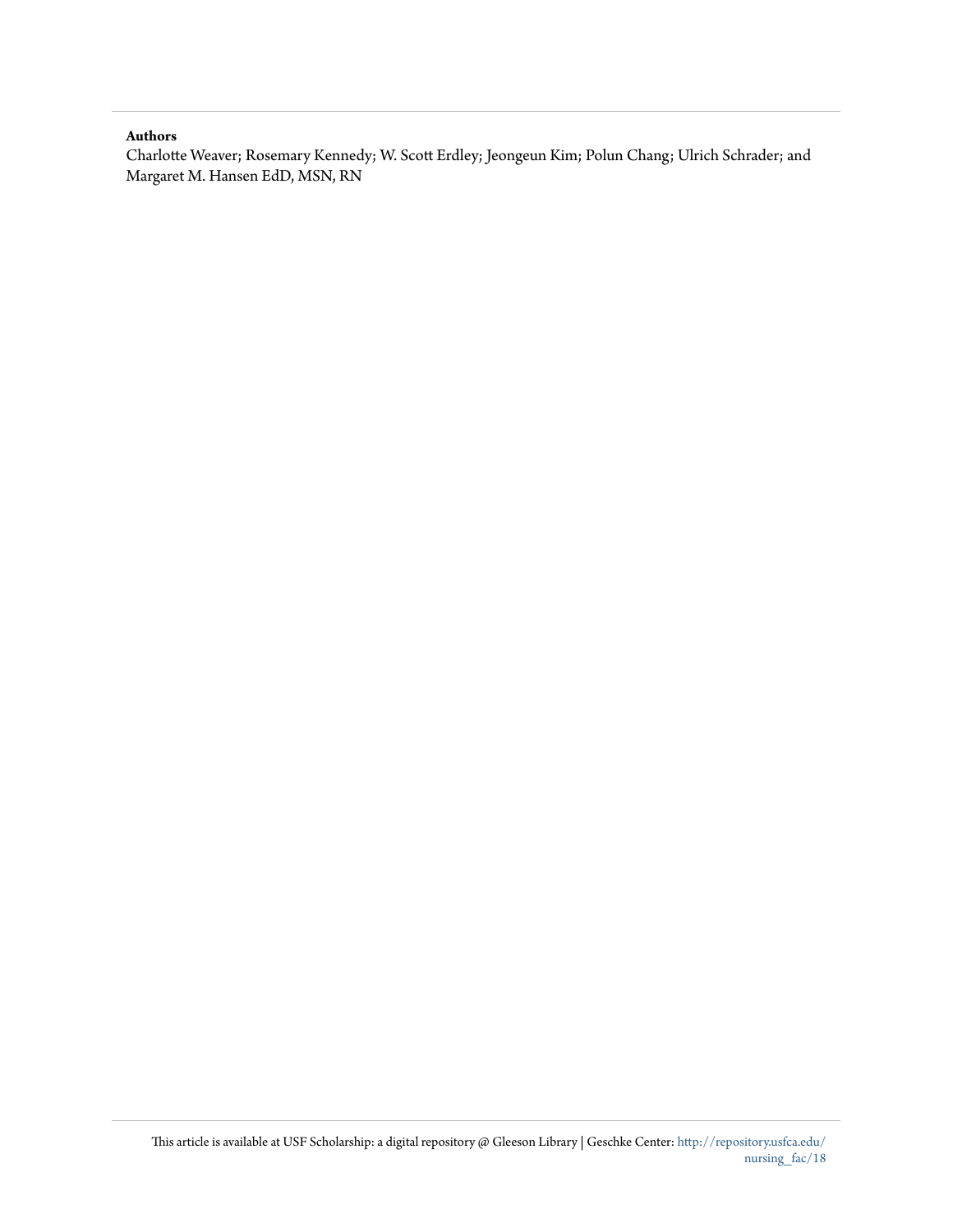ebrar Nursing Informatics 2020: Towards Defining Our Own Future P.J. Murray et al. (Eds.) IOS Press, 2007 © 2007 The authors and IOS Press. All rights reserved.

## Health Care in 2020

Charlotte WEAVER (USA), Rosemary KENNEDY (USA), W. Scott ERDLEY (USA), Jeongeun KIM (Korea), Polun CHANG (Taiwan), Ulrich SCHRADER (Germany) and Margaret MAAG (USA)

> Abstract. While this case study uses an example of a home health team, it is meant to describe a system in which clinicians and healthcare or-<br>ganizations specialize and develop expertise by performing a large vol-6cb50ffdffee ume of specific services, procedures for given medical conditions or diagnoses. We introduce the concept of "consumer as a direct employer" of healthcare services. In this model, nurses may work as independent contractors, or as a member of a team contracting out as a unit, as in our example of the Rhine Home Health Team. Nrses also may work as employees to healthcare organizations as they do today.

Keywords. Nursing informatics, future, nurse role, healthcare models

#### **Introduction: Case Study**

The year is 2020. Mr. Schultz is an elderly gentleman who lives alone in Hamburg, Germany. He has reached the point with his congestive heart failure that he is having difficulty caring for himself, managing his kitchen, climbing the stairs in his home, and having the energy to clean, cook and maintain his home.  $8a1b$ ebrar In making the decision that he needs to engage a home health team, Mr. Schultz first checks the Internet for the home health services available in his locale. He views the published quality and cost metrics for each team's services, as well as the number of cases that they care for with congestive heart failure conditions similar to his. Based on this data of specialization volume, quality metrics and costs, Mr. Schultz selects a home service team with the highest quality outcomes and lowest costs. This team is made up of an architect, occupational therapist, dietitian, home health nurse, and geriatric physician who work as a unit specializing in the elderly with debilitating chronic diseases, such as congestive heart failure.

In doing the initial assessment visit, the Rhine Home Health team determines Mr. Schultz could benefit from having a "safe home and monitoring system" installed, and design changes to his house allowing Mr. Schultz to navigate easier and remain self sufficient. The team presents their recommendations to Mr. Schultz with the benefits focused on home safety, optimum maintenance of his health functioning, and keeping him independent in his own home. The

8a1b953626c6ea8379676cb50ffdffee ebrary

May not be reproduced in any form without permission from the publisher, except fair uses permitted under U.S. or applicable copyright law.

ebrary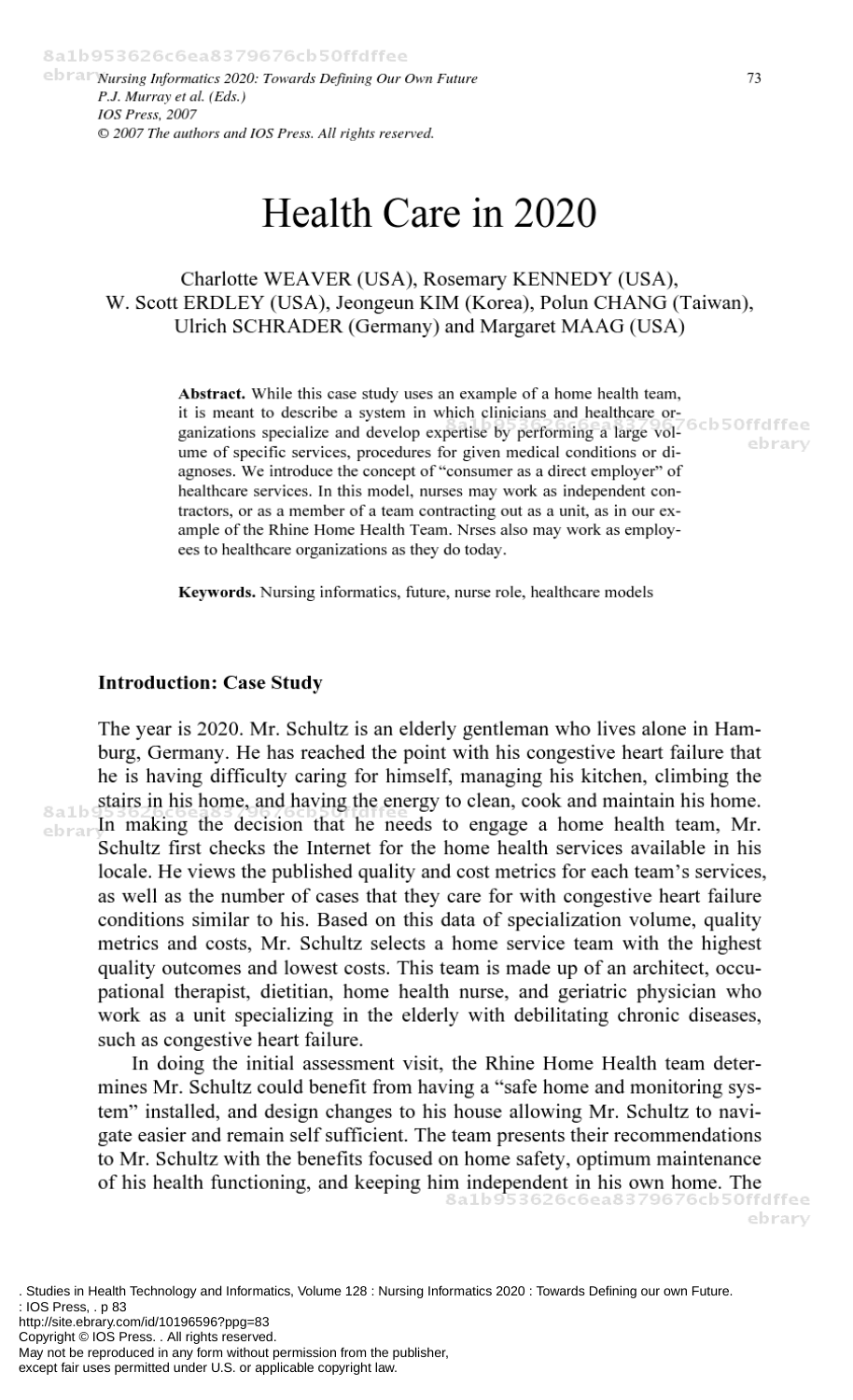costs are presented along with the recommended interventions and projected measurable outcomes.

#### Safe Home and Monitoring System Described

The "Safe Home and Monitoring System" includes an integrated personal health record; devise monitoring; and surveillance solution. The client engages with the PHR system using voice commands. The system, named "Anna", answers interactively and displays the client's inputs or requested results on a wall mounted LCD screen. The mobility devises used in the system include a bed for detecting sleep patterns, daily weights, sleep apnoea, and getting out of bed; and a motorized chair that captures time in chair, skin pressure points, and weight. Other devises in the "Safe Home" system are, steady gait detectors in the flooring, a blood pressure reader, glucometer, pulse oximeter, and a toilet that can perform fluid balance, urinalysis, and stool sampling. These device readings are sent to Mr. Schultz's PHR/EMR, In addition, linked to the Rhine off difee Home Health team is a health population management service providing monitoring and surveillance for medical condition specific communities. An individual's PHR/EMR data is uploaded to a Community Health Record (CHR) with access granted by the individual to clinical providers. A "virtual nurse" service is offered with the "safe home and monitoring system". The "virtual nurse" provides a 24/7 surveillance and monitoring function via Internet connectivity into the Mr. Schultz's PHR record based on the monitoring data from the devise recordings and personal health record entries. Results exceeding protocol limits are pushed in real-time to the virtual nurse as an alert requiring evaluation and timely intervention either via referral to the home health team or to the primary care clinician. Mr. Schultz can request to "speak" to the virtual nurse at any time of day through a voice activated command to his home monitoring system. The virtual nurse displays on Mr. Schulz' LCD screen and can use a robotic camera device to view Mr. Schultz if he requests, or if an urgent assessment is needed. Messaging from the virtual nurse to the home health team can occur in real time over secure messaging to their Internet connected PC/phone devise. The virtual nurse is actually a series of offices in different parts of the world networked to provide the 24/7 surveillance function.

ebrary

The virtual nurse can choose to communicate directly with the patient in response to results showing weight gain, elevated blood pressure readings, imbalance in intake  $8a1b953$  cand outputs The virtual nurse may also evaluate the results against the individual's medication adherence and answer any questions the person might have in understanding the action of their medications to their disease management. It is the timeliness of the virtual nurse's ability to assess and appropriately intervene, which results in avoiding complications. It is often these complications that cause patients to visit their doctor, or worse to present to the Accident and Emergency Department with hospital admission and readmissions as an outcome.

After listening to the Rhine Home Health team's recommendations, Mr. Schultz decides to accept some but not all of their recommended interventions. As a full and equal partner in his care decision making and management, he decides his condition does not yet warrant the cost of the monitoring bed. Instead he suggests using the Personal Health Record (PHR) his country makes available to every citizen by the Internet to record his daily weight. This will also allow him to see the daily results recorded in his EMR from the other home devices. With an agreed plan, the architect and occupational therapist design changes to the kitchen, bathroom and house entry to allow Mr. Schultz

> 8a1b953626c6ea8379676cb50ffdffee ebrary

ebrary

. Studies in Health Technology and Informatics, Volume 128 : Nursing Informatics 2020 : Towards Defining our own Future. : IOS Press, . p 84

http://site.ebrary.com/id/10196596?ppg=84

Copyright © IOS Press. . All rights reserved.

May not be reproduced in any form without permission from the publisher,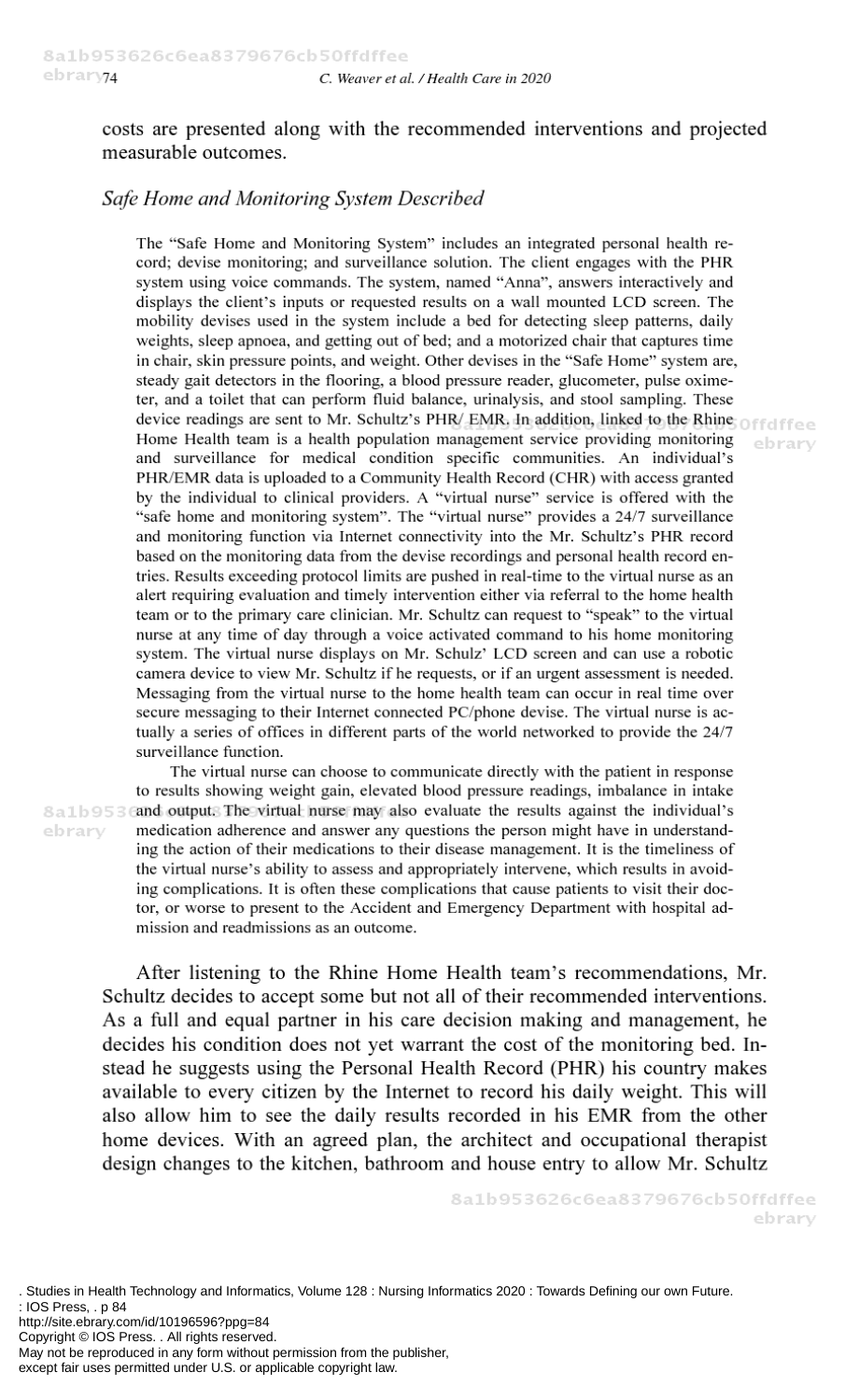to move safely about his home, to cook, and to do laundry. The option to move about in a motorized cart is built in to allow him to stay mobile even after he is too tired to walk. The physician and nurse review Mr. Schultz's current medications and make adjustments based on doing a physical exam. The modifications to his medication orders update his EMR and send the script to his local pharmacy for home delivery. The home health nurse works with Mr. Schultz over the next few weeks to learn about his new medication regime and relate them to his daily measurements of weight, fluid balance,  $O_2$  levels, and blood pressure. Mr. Schultz practices entering his daily medications and weights in his Personal Health Record and communicating with the "virtual nurse". The dietitian member of the team works with Mr. Schultz over the ensuing months to order home delivery groceries and convert to a simpler diet with minimal cooking effort and plenty of fresh fruits and vegetables. The architect and octative cupational therapist members support Mr. Schultz in learning to navigate his $_{\text{Brark}}$ modified surroundings and using his new motorized chair. In addition, the occupational health team member ensures Mr. Schultz is registered for transportation to the local senior community center for the weekly activities that he enjoys.

The Rhine Home Health Team's quality metrics are generated from the national HER database by the National Health Quality data center for all providers and organizations on a quarterly basis. These metrics include the following items: patient satisfaction, health functioning, physiologic measurement, length of stay at home; number of Emergency visits, number of hospitalizations and number of re-admissions, and patient healthcare resource utilization costs. The Rhine Home Health team directly bills payers at all levels, individual, health plans, regional and national governments. The team services are contracted for by calls from individuals, health organizations, health plans and government agencies requesting their services.

While this case study uses an example of a home health team, it is meant to  $8a1b9$ describe a system in which clinicians and healthcare organizations specialize ebrar and develop expertise by performing a large volume of specific services, procedures for given medical conditions or diagnoses. Performing and delivering a large volume specialty care services builds expertise, team efficiencies and allows for best practices with the best outcomes at lowest costs [1]. This model for health care is premised on patient-centered care with the individual as a partner in their care decision making [2]. It also introduces competition for business based on clinician and organizational ability to deliver patient value and quality at lowest costs [3]. The assumption built into this model is that the highest quality healthcare uses the least resources and thus costs the least [1,3]. We are also expanding the "monitoring and surveillance" function in acute care nursing into the community/home venue [4]. As research shows it is this 24/7 surveillance by a professional nurse with well-developed critical thinking skills in the acute care settings that plays a critical role in preventing "failure to rescue" mortality and morbidity outcomes in hospitalized patients. [5–9] Also, the

> 8a1b953626c6ea8379676cb50ffdffee ebrary

. Studies in Health Technology and Informatics, Volume 128 : Nursing Informatics 2020 : Towards Defining our own Future. : IOS Press, . p 85

http://site.ebrary.com/id/10196596?ppg=85

Copyright © IOS Press. . All rights reserved.

May not be reproduced in any form without permission from the publisher,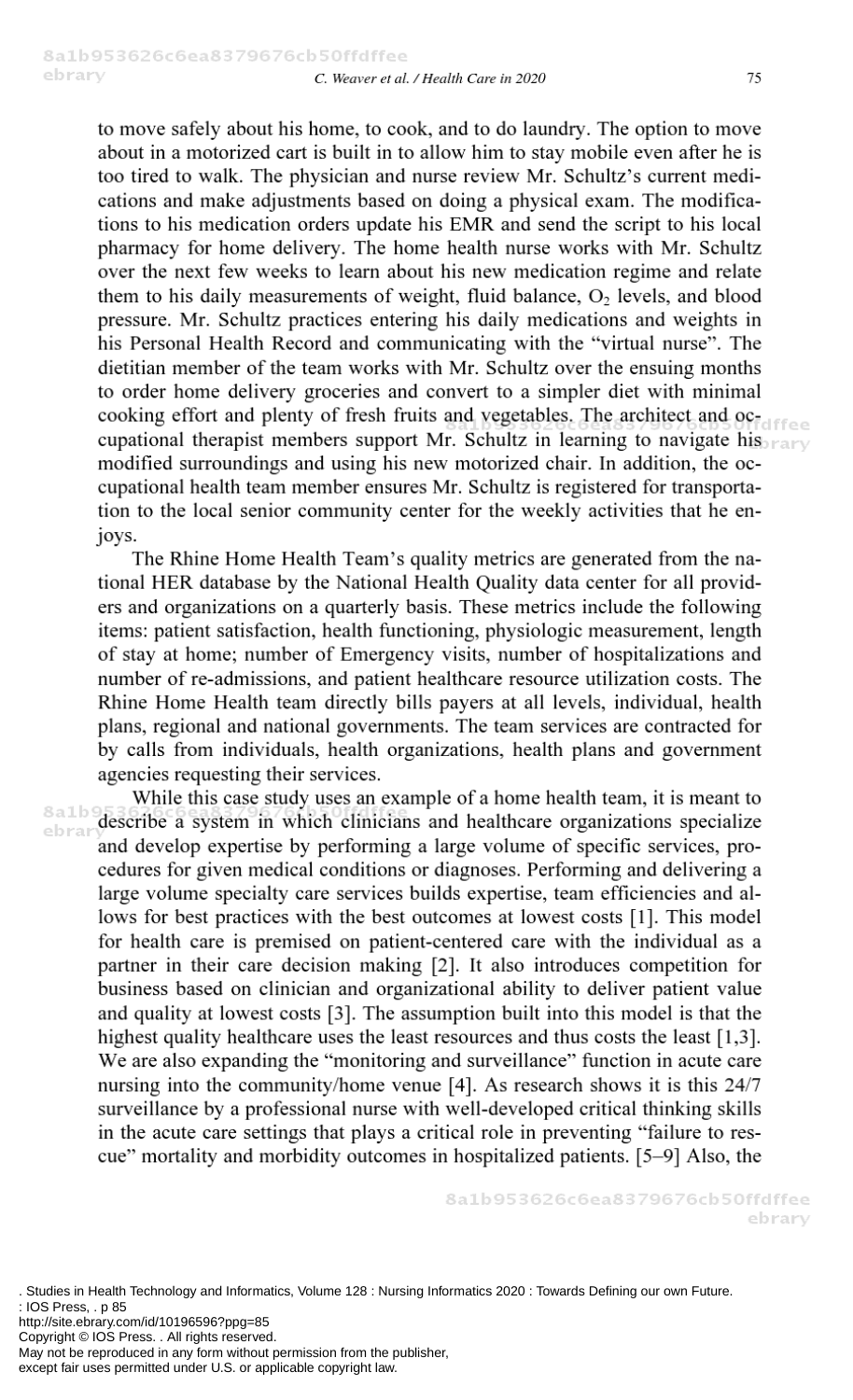virtual nurse in this scenario reflects the future role of clinical knowledge worker that we describe below.

We introduce the concept of "consumer as a direct employer" of healthcare services. This means that when a person needs to have a specific type of brain surgery, the patient and or family members can go to a site showing all the providers who perform this procedure as well as listing the number of like procedures performed per year, quality outcomes and costs. Hospitals provide the infrastructure for these "employed" practitioners to perform their care delivery. So similarly, hospital organizations are also ranked by performance and quality metrics, and a clinician's choice of facility is also based on these published quality metrics.

In this model, nurses may work as independent contractors, or as a member of a team contracting out as a unit, as in our example of the Rhine Home Health Team. Nurses also may work as employees to healthcare organizations as they do today. In extrapolating the knowledge, skills and critical thinking required in this 2020 future healthcare system we clearly identified a chasm between current educational tracks for nurses and the skills required of anyone carrying the "nurse" title. Given the increasing number of the international nurse workforce being prepared at the technical degree level [10] we chose to define a new type of nurse clinician, termed: the clinical knowledge worker.

#### Consumer as Employer

Industrialized nations, in general, are shifting towards a health model of consumer empowerment and away from a provider as gatekeeper framework [11-12]. Extrapolating this shift to its logical consequences reveals a conclusion where the power to "hire and fire" care providers is now placed with the consumer and away from the provider. Over time this shift means consumers become increasingly educated and active participants in their care decisions and salb953ellness management [13-14]). This 'educated consumer' requires a wide ebrar choice of providers based on quality benchmarks. As the employer, consumers will contract with care providers as necessary and or as needed. Contracts will range from brief intervals (such as temporary wound care) to 'womb-to-tomb' care (e.g. a General Practitioner, Physician Assistant or Nurse Practitioner Care Coordinator). However, the consumer is more than just an individual. As an entity, "consumer" might also be an agency or other organization able to contract with care providers for care services. The conditions required to drive this shift to consumer as a direct purchaser of healthcare are: 1) a restructuring of healthcare systems to focus on specialization and caring for the complete cycle of a medical condition [3]; public listing of quality and costs metrics by provider and or organization and for this data to be presented in simple understandable formats to the lay public [2]; and, 3) standards development to allow for universal ubiquity in health IT solutions and devices.

> 8a1b953626c6ea8379676cb50ffdffee ebrary

. Studies in Health Technology and Informatics, Volume 128 : Nursing Informatics 2020 : Towards Defining our own Future. : IOS Press, . p 86

http://site.ebrary.com/id/10196596?ppg=86

Copyright © IOS Press. . All rights reserved.

May not be reproduced in any form without permission from the publisher,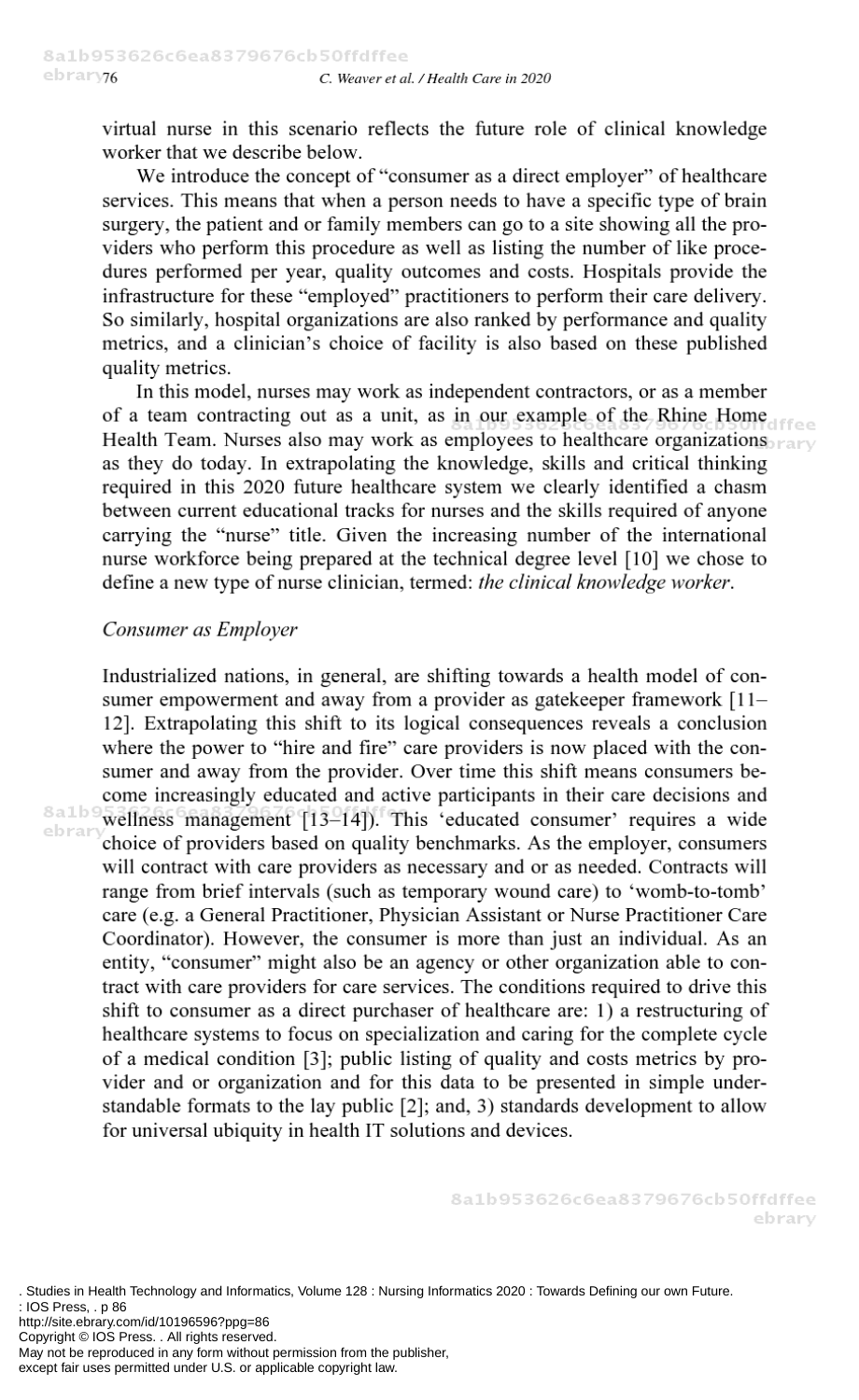Globally, current healthcare systems are just beginning to link care and safety with quality benchmarks  $(3,15)$ . The proposed, re-defined health system of 2020 is based on the ability of the educated consumer to contract with care providers based on their quality benchmarks or report cards. Access to benchmarks is not dependent on location, time and or space. Access will be ubiquitous, via Internet sites available anywhere anytime to both consumer and provider. Included in these benchmarks will be aspects of care such as quality, safety, regulatory, client/patient satisfaction and financial metrics, of which some of these components are even now beginning to impact care (15). The model offered in this paper, "consumer as employer", compels more favorable financial outcomes by way of improved quality of care.

#### **Care Setting Descriptions**

#### 8a1b953626c6ea8379676cb50ffdffee

ebrarv In the above case scenario, the environment for care provision is envisioned as having a strong focus on the patient/consumer, regardless of the setting. Health settings, ranging from in-home to acute care hospitals, are where consumers maintain ownership, control and responsibility of care. Also, clinicians, organizations and care providers are able to contract clinical knowledge workers, physicians, nurses and other health professionals for direct care delivery services regardless of the health setting. In the acute care setting, patientconsumers may maintain ownership for their care through hiring their primary care provider – Physician or Nurse Practitioner – and  $24/7$  providers (RN). This option to hire providers is flexible and extends to the consumer's ability to contract for a complete care team in acute health areas, such as surgery through to critical care recovery.

#### New Clinical Knowledge Worker "Nurse" in the Future State of 8a1b9 Healthcare a8379676cb50ffdffee ebran

Economic, political, and medical advances will significantly change the healthcare environment of the future. As outlined in this scenario, the role of the nurse is traditional and new; traditional in the sense of bedside care and care team coordinator; new in the sense of data/information coordinator and health team constructor. Activities outlined in the above scenario will require education and experience above and beyond what is currently available. In this near future the role of the nurse will expand beyond the current perception of the 'nurse' role. This 'role' will remain focused on patient care and the care coordination (aka  $-$  case management) aspect. However, because of advances in technology and telehealth combined with the growth of a consumer-driven healthcare delivery model, new healthcare delivery venues, as described in the scenario, will be where the new nurse, or clinical knowledge worker, will provide care for patients they may never see or touch. This new role will require advanced skills in information and knowledge management and critical think-

> 8a1b953626c6ea8379676cb50ffdffee ebrary

Copyright © IOS Press. . All rights reserved.

May not be reproduced in any form without permission from the publisher, except fair uses permitted under U.S. or applicable copyright law.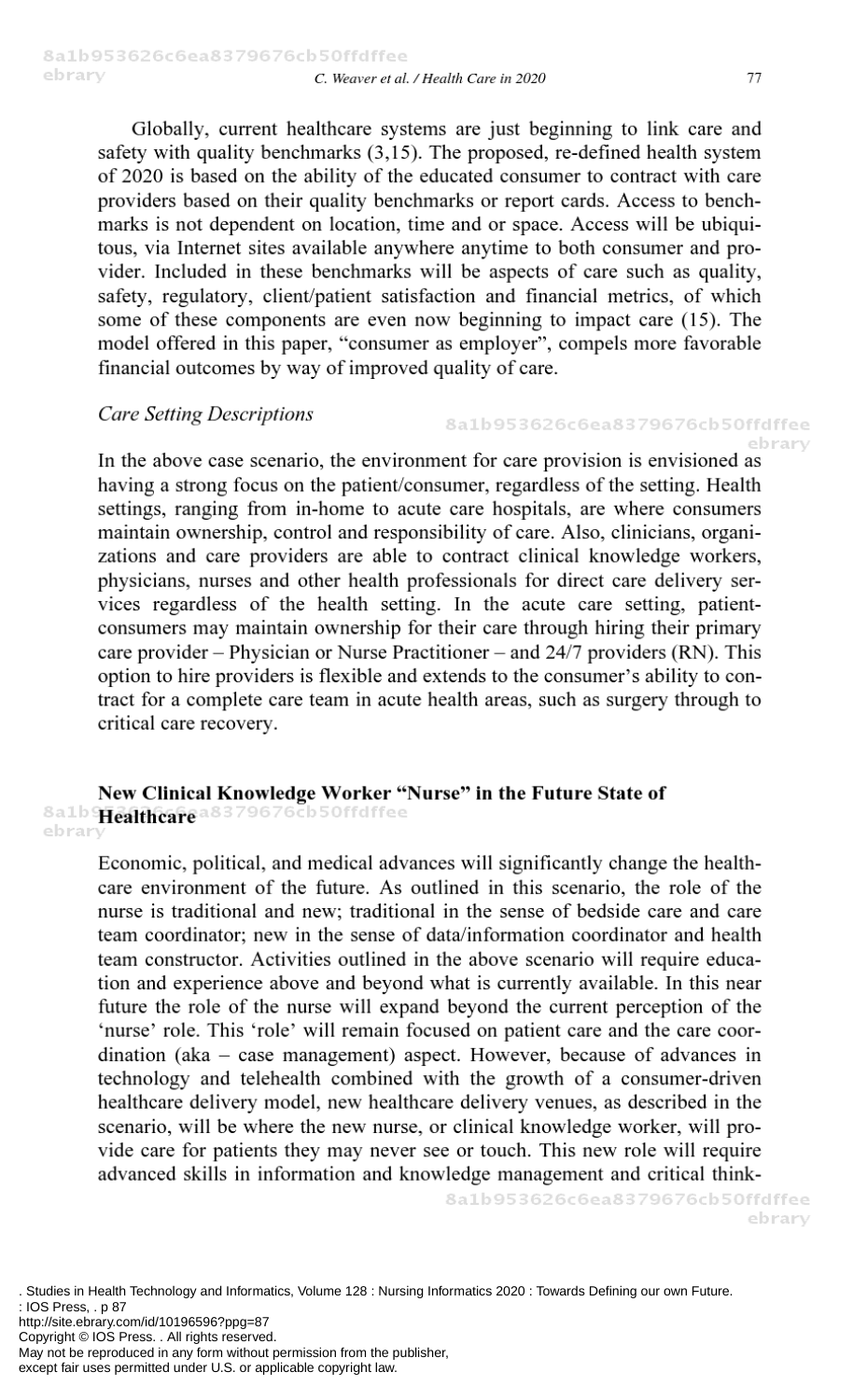ing, thus necessitating a new skill set incorporating use of evidence-based practice databases and other expert data sources.

The massive explosion in new knowledge related to genomics and disease management will also significantly increase the demands placed on nurses in all areas of professional practice [16-18]. Education and practice requirements will dramatically change [19]. These powerful changes in healthcare are driving nurse thought leaders to re-evaluate nursing practice and its educational preparation to position the profession to meet the global health care needs of the future  $[20-22]$ . Nursing is struggling with this challenge to reinvent itself in order to take on these new roles and responsibilities. A proactive and progressive plan is needed.

The nursing profession is the need to change at a more accelerated pace to meet the demands of the future. In essence, non-bachelor nursing programs have created an impending mismatch between nursing's educational background and the inherent responsibilities required for the profession to achieve quality outcomes [19]. Prior initiatives to standardize educational curricula failed to achieve desired goals. Global changes in healthcare delivery will further exacerbate this problem by placing increased demands on nursing scope of practice and responsibilities. Today's approach to preparing nurses will not be sufficient to meet the healthcare delivery needs of the future. Without fundamental changes, the majority of today's nursing workforce will fail to meet the requirements needed for the changing health care environment. Nursing could benefit from a re-examination of the profession and further exploration of alternatives in order to establish a strong foundation for survival in the future.

#### **Recommendations for Moving Forward**

In order to reach the desired future state, the profession of nursing will be dra-8a1b9 matically redefined into the creation of a new professional role [22]. The role ebrar of non-degreed nurses as task-oriented, healthcare technicians would be leveraged. However, we anticipate that a new title would be created for nurses whose activity is more closely aligned with what may be termed "knowledge" worker". And this title may actually be outside of nursing to escape the public confusion and Licensing Board restrictions, which blend all degrees into a common category of "nurse". This new clinical knowledge worker role is one requiring credentialing with a terminal degree. To achieve this redefinition of the profession, the recommendation is to leave nursing as it is today and, at the same time, move to create a new nurse role with an advanced degree, armed with the necessary education to achieve the vision for 2020. The existing nursing workforce of today will continue to provide baseline care in the environment of the future. The nurse of the future will have an advanced degree, thereby establishing congruence between the educational enterprise and societal needs. In summary, the nurse of the future is a degreed professional knowl-

> 8a1b953626c6ea8379676cb50ffdffee ebrary

. Studies in Health Technology and Informatics, Volume 128 : Nursing Informatics 2020 : Towards Defining our own Future. : IOS Press, . p 88

http://site.ebrary.com/id/10196596?ppg=88

Copyright © IOS Press. . All rights reserved.

May not be reproduced in any form without permission from the publisher,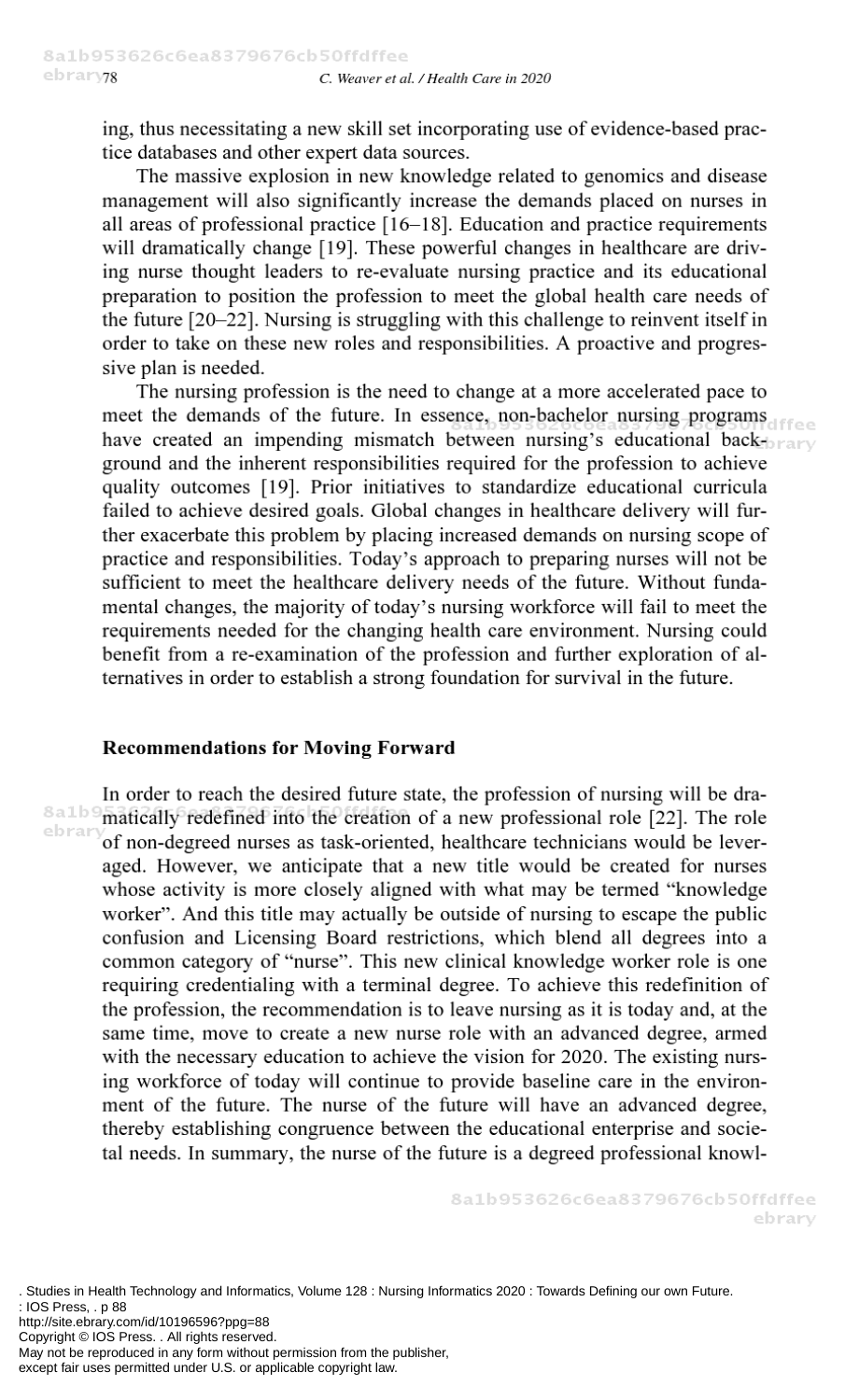edge worker who has met high academic standards and will be deserving of a new name.

#### **Proposed Education**

With the advent of healthcare consumers taking on the role of 'employer,' care providers will need to be highly educated in a broad liberal arts and science sense and nimble in communicating with multiple disciplines. Nurse educators will be technologically savvy in order to teach learners to understand and use current state-of-the-art technological health information tools in the client's home, work, and healthcare setting [23]. We project that educators will demonstrate knowledge of online course design and the capability to create, deliver, and evaluate ubiquitous learning opportunities. The multi-disciplinary approach to health care provider education will include the use of mobile technologies rarv that learners and experienced clinicians may use at their convenience, simulations that provide opportunities for critical thinking and problem solving real life scenarios. Compelling health information will be provided for care providers and clients.

Health-information educators will know the current technological systems and hardware that promote client safety and well being, as well as the health worker's cognitive capabilities and physical well-being. These educators will be actively involved in designing and engineering new educational and clinical technologies by attending courses that pertain to architecture, engineering and computer science. Health educators will play a significant role in mentoring and educating the life-long learner in post-masters nurse residency programs. The health worker resident will work as a multidisciplinary team member and will assist in teaching and mentoring future residents by role modeling client advocacy, coordination of client care to ensure quality-care outcomes in a fast paced technologically rich healing environment that is monitored for patient care outcomes that reflect awareness of human complications and needs. Eduebrar cation will take place outside of traditional environments and e-learning will be the "plat du jour." Healthcare education will incorporate Web 2.0 technologies, such as blogs, podcasting, and vodcasting. Simulations, gaming, and other active learning modalities will be introduced and used in all pedagogical arenas. Learning will be self-directed, participative, specialized, and continuous for all health professionals across the globe.

Technology in 2020

8a1b

So, what is the technology alluded to in this scenario? What will impact healthcare and help propel it towards this future scenario? Foremost will be standards. The technical infrastructure will support and advocate ubiquity, regardless of provider and location ("anywhere/anytime"). This ubiquity is possible due to the development and support of standards throughout the infrastructure, which in turn provided a foundation for standards to be agreed on for all electronic

8a1b953626c6ea8379676cb50ffdffee ebrary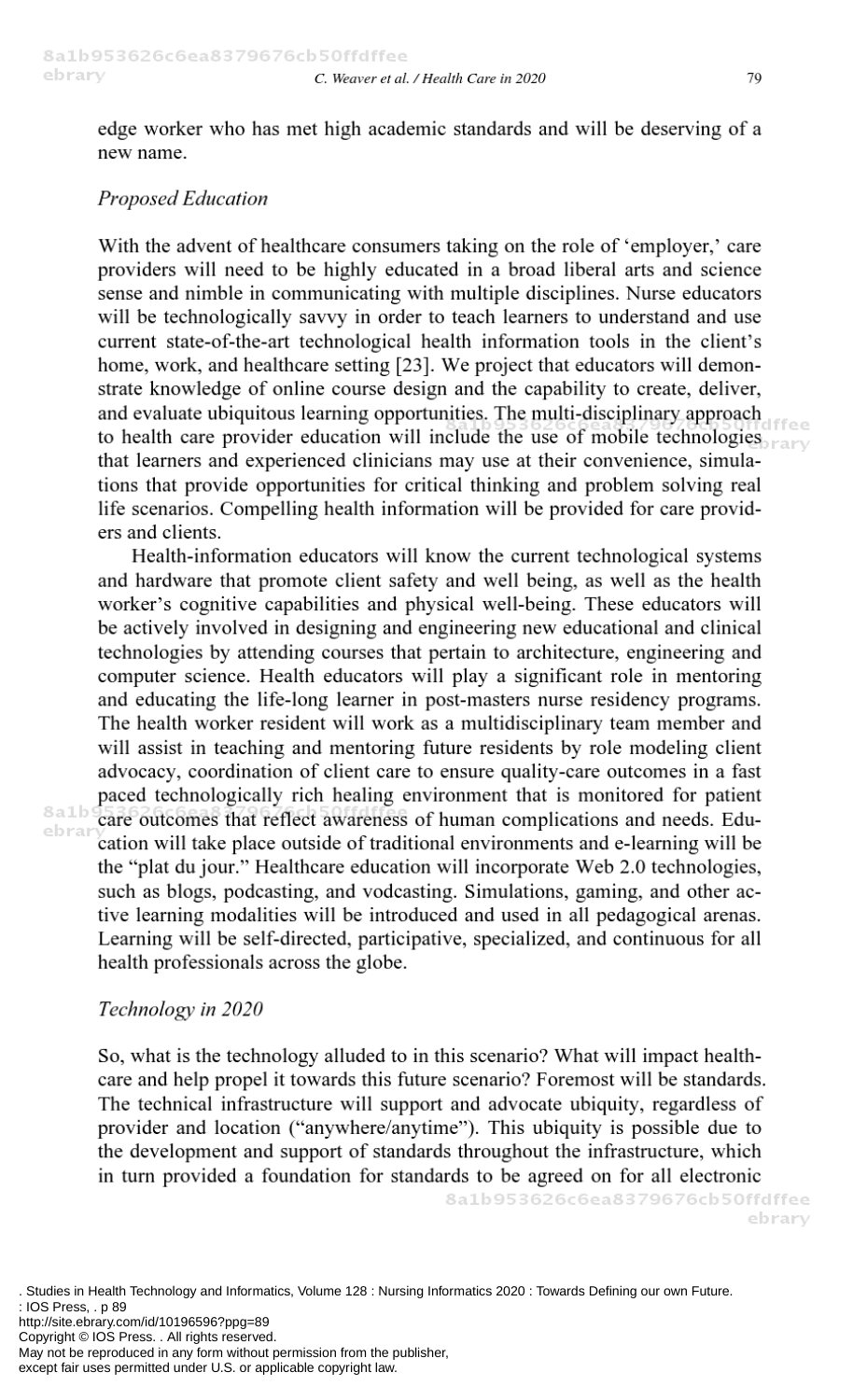health documentation (including electronic health records). This ability, termed "health plug-n-play", allows the exchange of data, information, and knowledge for providers and patients leading to care continuity. Due to successful standards adoption there is now the ability of multiple health data/information streams to feed the patient health record from not only organizations but also directly from the patient. While service providers are able to secure information necessary to function, ultimately the patient maintains ownership of this EHR data and information from their birth through their death.

Two other trends in technology will be influential. The development of small, inexpensive, unobtrusive, and, if necessary, wearable sensors will enable the continuous collection of health data from each individual. These might be vital signs, results from blood tests, alarms from fall indicators etc. This will result in a large collection of data that will be gathered from any individual being part in such a program. Programs could be offered, for example, to elderly people still living at home but also to younger people belonging to risk groups like diabetes patients or others with chronic diseases. Generally most prevention programs could profit from such a sensor based gathering of data.

The availability of ubiquitous Internet access and thus distributed processing power will be used to transfer the sensor data to the EHR of each individual in real time. "Intelligent", knowledge-based programs will pre-process the data looking for any kind of pattern requiring further action like informing the wearer of the sensors and/or the healthcare provider about certain conditions (e.g. acute high blood sugar or acute high blood pressure). The automatic preprocessing of the sensor data is required since the vast amount of health data collected cannot be handled manually. Depending on the emergency of the detected patterns the patient and/or an appropriate healthcare provider will be directly notified to their Internet connected mobile PC/phone and the incident would be recorded in the person's EHR. Similarly, detection of specific pattern like an unhealthy lifestyle could be detected and risk information could be presented to the individual with the offer of help achieve healthier lifestyle changes.

8a1b9 ebrar

> The architecture for data capture and inputting results into the EHR and PHR will largely follow the paradigm of the intelligent agent with the actual sensor gathering the data; knowledge enhanced processing of the data, and an actor initiating actions on the processed data. The sensor might be in the environment of the individual; it might be worn or even transplanted as diagnostic or treatment devices (e.g. to measure the mechanical usage of bone structures). The processing of the data could be done in the sensor itself or the available ubiquitous access to a network like the Internet could be used to transfer the data to external computers for distributed processing. So, for example, the detection of undesired mechanical stress of bone structures could be done in the sensor itself or at distributed processing units. If such an information is generated the actor will initiate an appropriate action like an acoustic alarm giving immediate feedback to the wearer of the sensor about movements resulting in

> > 8a1b953626c6ea8379676cb50ffdffee ebrary

. Studies in Health Technology and Informatics, Volume 128 : Nursing Informatics 2020 : Towards Defining our own Future. : IOS Press, . p 90

http://site.ebrary.com/id/10196596?ppg=90

Copyright © IOS Press. . All rights reserved.

May not be reproduced in any form without permission from the publisher,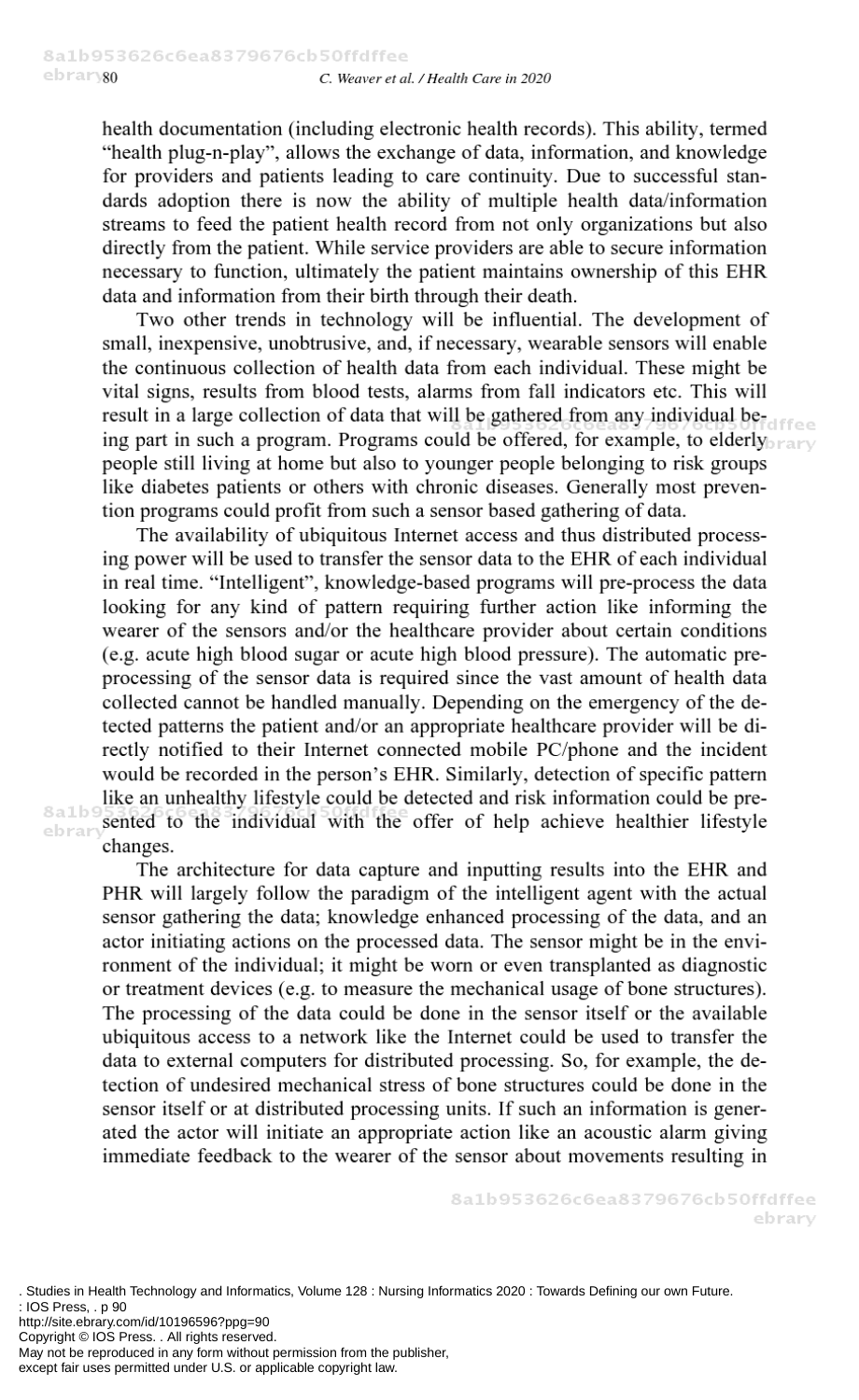too much mechanical stress of the bone structure or the transfer of data to the electronic health record that might trigger further processing and further actions. Due to the ubiquitous access to networks and processing power the data, information and knowledge sources can be made available any place, any time using appropriate interfaces offering direct access or accepting pushed content like podcasts or screencasts for health education purposes.

#### Description of Proposed Model

Global and knowledgeable consumers will drive the demands of the healthcare markets and purchase healthcare services as a commodity based on providers' quality report cards. Procedures, services and providers will only be allowed based on outcomes and other important indicators for basic healthcare. Healthcare domains will broaden into new niches to include diverse disciplines such as architecture, arts, engineering, and computer sciences. This interdisciplinary team is reflected in our description of the Rhine Home Health team as it reconstructs the home to fit the client's needs for optimal, independent living. Over time, as evidence for improved outcomes is available, government healthcare will adopt the best practices developed by the specialty teams. Government continues to ensure access to basic healthcare for all regardless of ability to pay/purchase, and healthcare services above baseline can be purchased based on willingness to buy.

Consumer purchased service tier will pay for development of new innovative services. Competition between service providers will drive cost of new innovative services down. Today, governments are focusing on ubiquitous healthcare. South Korea has a plan to make a Personal Health Record available to every citizen in their country by the end of 2010. For example, u-Healthcare named "My Health Zone" will be implemented using online communication tools and smart health home technologies in South Korea by the strong initia-8a1b tives from the Ministry of Health and Welfare. However, even when the EHR is implemented nationally, not every consumer will be able to utilize the PHR portal into it effectively and fully. Thus, there will need to be specialists or knowledge brokers to support the consumers, and this should be a professional armed with special knowledge  $\&$  skills in health information disciplines. Nursing professional is someone who is accountable and responsible for achieving desired outcomes such as u-Healthcare in everyday life for this new century.

The professional knowledge worker (nurse)'s new roles include customized health information provision, health education, healthcare management, healthcare facilities referrals, smart health home arrangements and purchasing of u-Healthcare devices, etc. The proposed new knowledge worker "nurse" can work across all care venues and specialties. Given the confusion in the marketplace around, "a nurse is a nurse is a nurse, regardless of degree", we anticipate that this clinical knowledge worker role will assume a new name – other than "nurse". To escape from national nurse board restrictions, this role will adopt

> 8a1b953626c6ea8379676cb50ffdffee ebrary

. Studies in Health Technology and Informatics, Volume 128 : Nursing Informatics 2020 : Towards Defining our own Future. : IOS Press, . p 91

http://site.ebrary.com/id/10196596?ppg=91

ebrar

Copyright © IOS Press. . All rights reserved.

May not be reproduced in any form without permission from the publisher,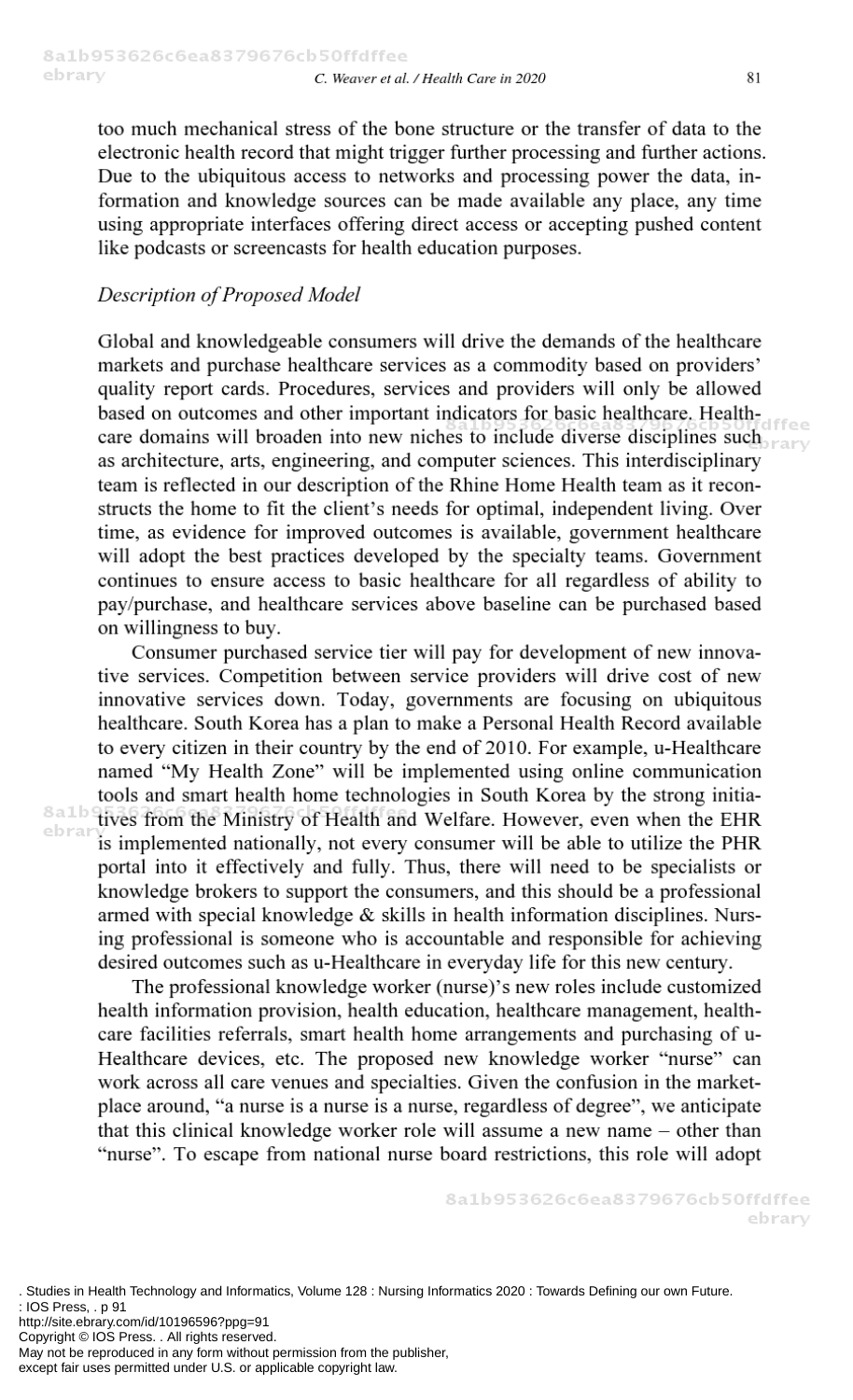new credentials based on a "degreed" model of education and emerging business models since healthcare will be business driven. New healthcare delivery niches will present rich opportunities for nurses and the profession, but nursing must act fast to seize these opportunities otherwise the void will be filled by other new professionals.

#### Summary

The purpose of this paper is to describe future structure of health care, technologies in use, and the opportunities for nurses to expand into independent practitioners who can contract directly with consumers as employers. In this projected future state, healthcare is results driven, focuses on specialization by medical condition, procedures, or surgeries, and competition exists for winning business based on quality metrics and cost. We use a case scenario to describe the structure and functioning of the system, the roles for patient-consumers and clinicians, especially new roles for nurses. The massive explosion in new knowledge will significantly increase the demands placed on nurses in all areas of professional practice. The new role opportunities for nurses will result from this fundamental change of 'patient' to 'consumer' as an active and full participant in the care decisions, disease management and wellness maintenance. Consumers' options to contract directly for care will ultimately change the structure of health care in the distant future. The "knowledge worker" nurse of the future will have an advanced degree, thereby establishing congruence between the educational enterprise and societal needs. This shift to delivering specialty services across the home, community, acute care continuum by contracted clinicians or team is necessarily supported by technical shifts to standards throughout. The end state of universal standards is the ultimate ability to support complete ubiquity of information technology and health information 8a1b9exchange. Technology will contribute greatly to this paradigm shift allowing consumers to contract directly for care services from the best providers for the best care.

**References** 

ebrar

- [1] Schneider EC, Epstein AM. Influence of Cardiac-Surgery Performance Reports on referral practices and access to care. A survey of cardiovascular specialists, NEJM 1996; 335(4):251-256.
- [2] Institute of Medicine. Crossing the Quality Chasm: A New Health System for the  $21<sup>st</sup>$  Century. Washington, DC: National Academies Press; 2001.
- [3] Porter, ME and Teisberg, EO. Redefining Health Care: Creating Value-Based Competition on Results. Boston, MA. Harvard Business School Press; 2006.
- [4] McClure M. Differentiated nursing practice: Concepts and considerations. Nursing Outlook, May/June, 1991; 39(3):106-110.
- [5] Aiken LH, Clarke SP, Sloane DM, Sochalski JA, Silber JH. Hospital nurse staffing and patient mortality, nurse burnout, and job dissatisfaction. *JAMA*, 2000; 288:2948–2954.

8a1b953626c6ea8379676cb50ffdffee ebrary

http://site.ebrary.com/id/10196596?ppg=92

Copyright © IOS Press. . All rights reserved.

May not be reproduced in any form without permission from the publisher,

<sup>.</sup> Studies in Health Technology and Informatics, Volume 128 : Nursing Informatics 2020 : Towards Defining our own Future. : IOS Press, . p 92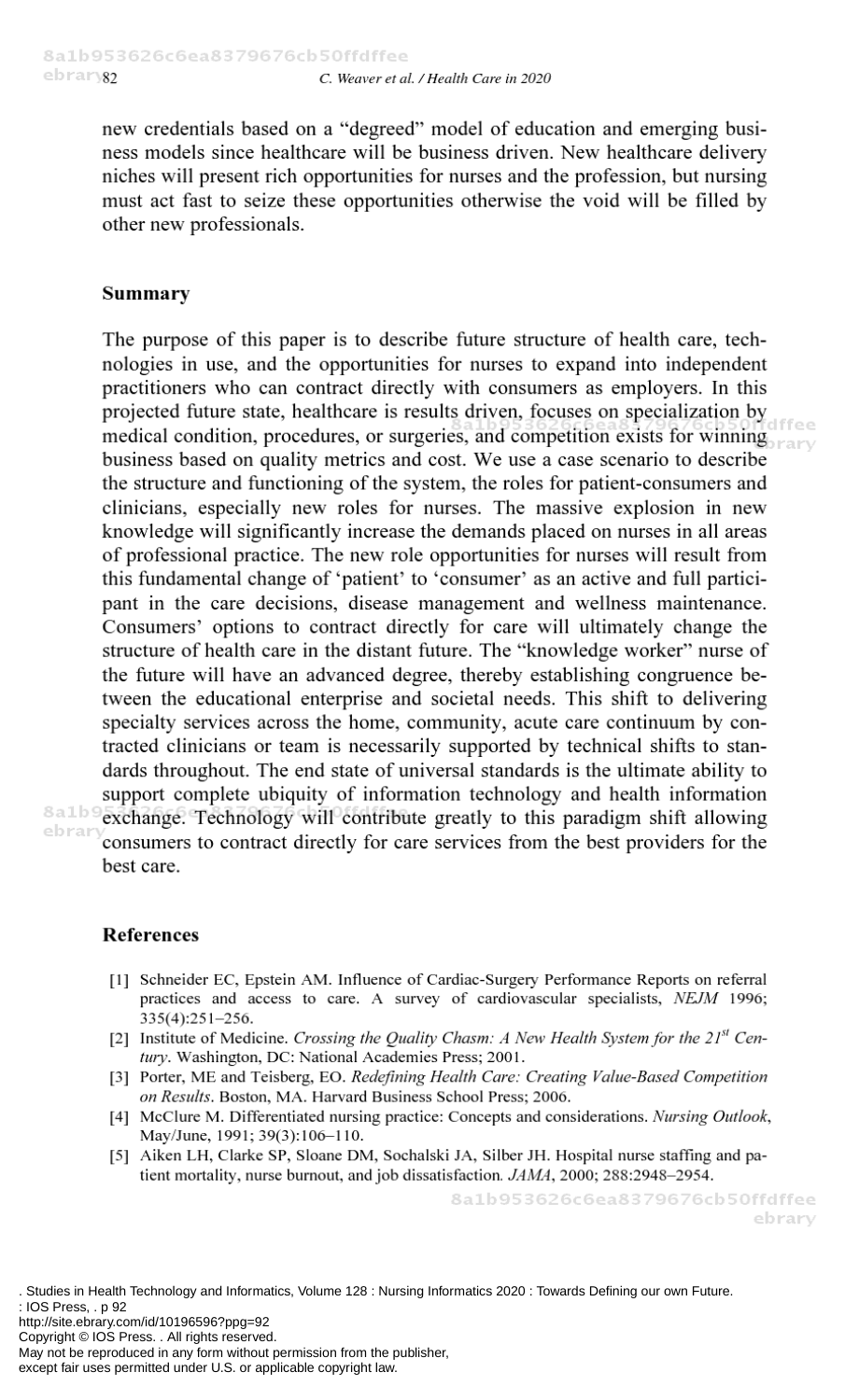- [6] Aiken LH, Clarke SP, Sloane DM, Scholaski JA, Busse R, et.al., Nurses' reports on hospital care in five countries. Health Affairs, 2001; 20(3):43-53.
- [7] Clarke SP, Aiken LH. Failure to rescue. Am J Nurs, 2003; 42-47.
- [8] Aiken LH, Clarke SP, Cheung RB, Sloane DM, Silber JH. Educational levels of hospital nurses and surgical patient mortality. JAMA, 2003; 290(10):1617-1623.
- [9] Needleman J., Buerhaus P., Mattke S., Stewart M. Zelevinsky K., "Nurse staffing and quality of care in hospitals in the United States", N Engl J Med; 346(22):1715-1722, May 2002.
- [10] National League for Nursing. Trends in Registered Nurse Education 1998-2008: A Report of a National Study on Basic RN Programs. Available at: http://www.nln.org/publications/ RNTrends/index.htm Accessed December 13, 2006 http://www.dest.gov.au/archive/ highered/eippubs/eip01 17/7.htm#/h.
- [11] Dickerson SS, Brennan PF. The Internet as a catalyst for shifting power in provider-patient relationships. Nursing Outlook. 2002; 50:195-203.
- [12] Anderson JG, Rainey MR, Eysenbach G. The impact of cyber healthcare on the physicianpatient relationship. J.Med Syst. 2003; 27(1):67-84.
- [13] Eysenbach G. Consumer health informatics. BMJ, 2000; 320:1713-1716. 79676cb50ffdffee
- [14] Saranto K, Weber P, Hayrinen K, Kouri P, Porrasmaa J, Komulainen J, et al. Citizen empowerment: eHealth consumerism in Europe. In Weaver CA, Delaney CW, Weber P, Carr R. Nursing and Informatics for the  $21^{st}$  Century. Chicago: HIMSS Publishing; 2006 pp. 489-506.
- [15] Institute for Healthcare Improvement. "100K Lives Campaign.", 2004 Available at: http://ww.ihi.org/IHI/Programs/Campaign.htm. Accessed December 13, 2006.
- [16] McCormick KA. Future directions. In: Saba VK, McCormick KA. Essentials of Nursing In*formatics*. 4<sup>th</sup> ed. New Your: McGraw-Hill; 2005.
- [17] National Coalition for Health Professional Education in Genetics. Available at: http://www.nchpeg.org. Accessed December 13, 2006.
- [18] Collins FS. Genomics: the coming revolution in medicine. Global Agenda. Available at: http//www.nhgri.hih.gov. Accessed December 13, 2006.
- [19] Institute of Medicine. Health Professionals Education: A Bridge to Quality. Washington, DC: National Academies Press; 2003.
- [20] Long KA. Preparing nurses for the  $21<sup>st</sup>$  century: re-envisioning nursing education and practice. J Professional Nurs. 2004; 20:82-88.
- [21] American Association of Colleges of Nursing. Essentials of Baccalaureate Education. Washington, DC: American Association of Colleges of Nursing; 1998.
- [22] Dreher MC, Miller JF. Information technology: The foundation for educating nurses as

8a1b953 cclinical leaders7 In5 Weaver CA, Delaney CW, Weber P, Carr R. Nursing and Informatics for the  $21^{st}$  Century. Chicago: HIMSS Publishing; 2006 pp. 29–34. ebrary

[23] Skiba DJ, Carty B, Nelson R. The growth in nursing informatics educational programs to meet demands. In: Weaver CA, Delaney CW, Weber P, Carr R. Nursing and Informatics for the 21<sup>st</sup> Century. Chicago: HIMSS Publishing; 2006 pp. 35-44.

Studies in Health Technology and Informatics, Volume 128 : Nursing Informatics 2020 : Towards Defining our own Future. : IOS Press, . p 93

http://site.ebrary.com/id/10196596?ppg=93

Copyright © IOS Press. . All rights reserved.

May not be reproduced in any form without permission from the publisher,